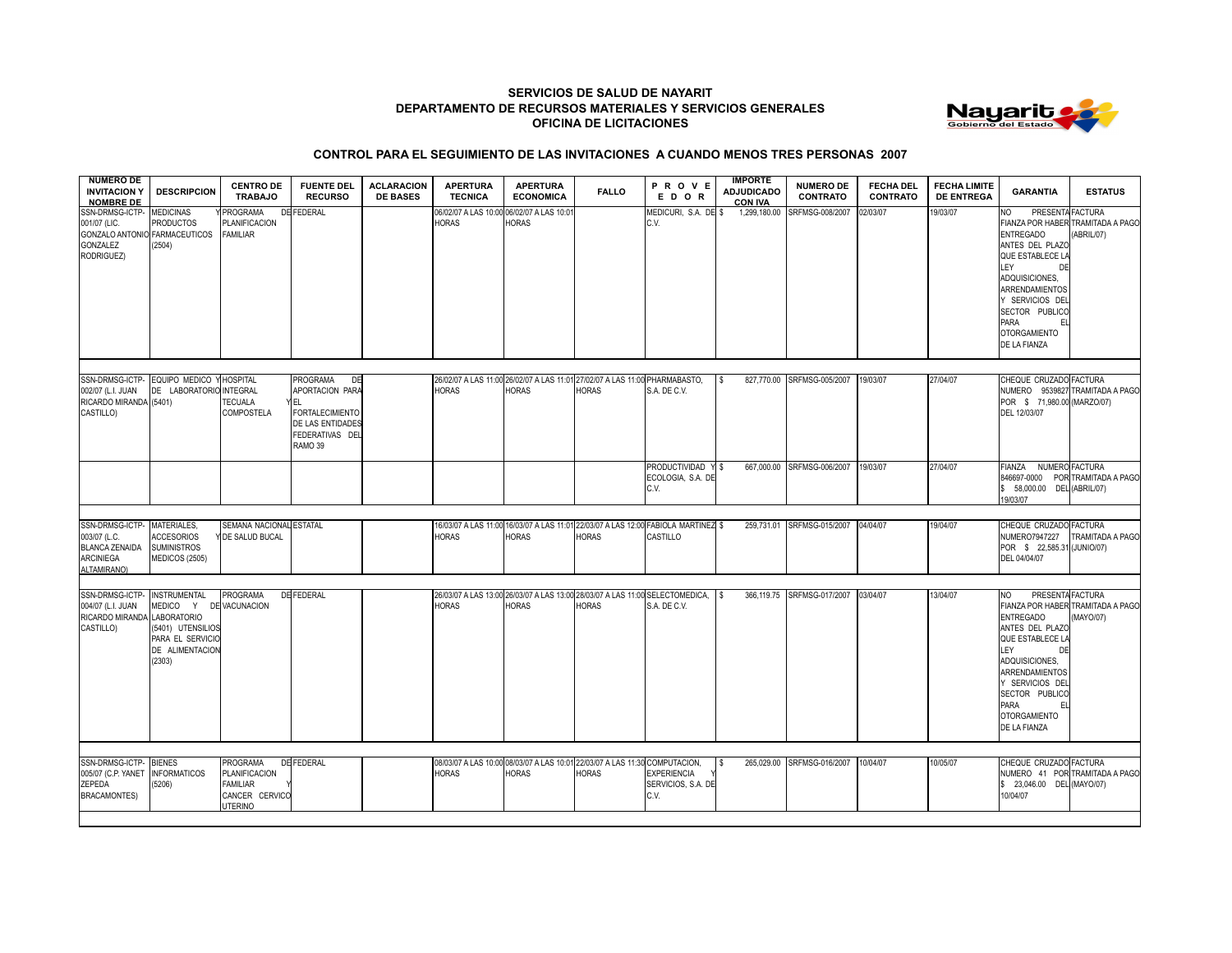| SSN-DRMSG-ICTP-<br>006/07 (C.P. YANET<br>ZEPEDA<br><b>BRACAMONTES)</b>                              | <b>SERVICIOS</b><br>ASESORIA,<br>CONSULTORIA,<br>INFORMATICA,<br><b>ESTADISTICAS</b><br><b>INVENTARIOS</b><br>(3300) | <b>DE PROGRAMA</b><br>DETECCION<br>TEMPRANA<br><b>ALTERACIONES</b><br><b>AUDITIVAS</b><br><b>IMPLANTES</b><br>COCLEARES | <b>DE PROGRAMA</b><br><b>FEDERAL</b><br>DE DENOMINADO<br><b>FORTALECIMIENTO</b><br>E DE LA OFERTA DE<br>LOS SERVICIOS DE<br>SALUD |              | <b>HORAS</b>                                                                  | 11/05/07 A LAS 11:00 11/05/07 A LAS 11:01<br>HORAS                                                |              |                                                                                       |                                                                                           |                              |          |          |                                                                          | DECLARA<br>SE<br>DESIERTA, Y SE<br><b>INICIA LA SEGUNDA</b><br>VUELTA CON L/<br><b>NUMERO 009/07</b>                                                                                            |
|-----------------------------------------------------------------------------------------------------|----------------------------------------------------------------------------------------------------------------------|-------------------------------------------------------------------------------------------------------------------------|-----------------------------------------------------------------------------------------------------------------------------------|--------------|-------------------------------------------------------------------------------|---------------------------------------------------------------------------------------------------|--------------|---------------------------------------------------------------------------------------|-------------------------------------------------------------------------------------------|------------------------------|----------|----------|--------------------------------------------------------------------------|-------------------------------------------------------------------------------------------------------------------------------------------------------------------------------------------------|
| 007/07 (L.I. JUAN<br>RICARDO MIRANDA (5401)<br>CASTILLO)                                            | SSN-DRMSG-ICTP- EQUIPO MEDICO Y HOSPITAL<br>DE LABORATORIO "DR.                                                      | GONZALEZ<br>GUEVARA"                                                                                                    | <b>CIVIL GASTOS</b><br>ANTONIO CATASTROFICOS                                                                                      |              | <b>HORAS</b>                                                                  | 19/06/07 A LAS 11:00 19/06/07 A LAS 11:00 09/07/07 A LAS 11:00 IISA, S.A. DE C.V.<br><b>HORAS</b> | <b>HORAS</b> |                                                                                       | l s                                                                                       | 500,000.01 SRFMSG-041/2007   | 30/07/07 | 29/08/07 | <b>FIANZA</b><br>820802<br>13/08/07                                      | NUMERO FACTURA<br>POR TRAMITADA A PAGO<br>\$43,478.26 DEL (SEPTIEMBRE/07)                                                                                                                       |
| SSN-DRMSG-ICTP-<br>008/07 (C.P.<br><b>BLANCA ZENAIDA</b><br><b>ARCINIEGA</b><br>ALTAMIRANO)         | DOCE UNIDADES<br><b>MOVILES</b><br>SUBSIDIOS A L/<br>PRESTACION<br>DE<br><b>SERVICIOS</b><br>PUBLICOS (4105)         | MANTENIMIENTO YLA YESCA, JALA, FEDERAL<br>DIGNIFICACION DE RUIZ Y HUAJICORI                                             | CARAVANAS DE LA<br>SALUD                                                                                                          | <b>HORAS</b> | 25/06/07 A LAS 12:00 29/06/07 A LAS 11:00 29/06/07 A LAS 11:0<br><b>HORAS</b> | <b>HORAS</b>                                                                                      |              |                                                                                       |                                                                                           |                              |          |          |                                                                          | <b>DECLARA</b><br>SE<br>DESIERTA Y SE<br><b>INICIA LA SEGUNDA</b><br>VUELTA CON L.<br><b>NUMERO 011/07</b>                                                                                      |
| SSN-DRMSG-ICTP-<br>009/07 SEGUNDA<br>VUELTA (L.I. JUAN<br>RICARDO MIRANDA INFORMATICA,<br>CASTILLO) | <b>SERVICIOS</b><br>ASESORIA.<br>CONSULTORIA,<br><b>ESTADISTICAS</b><br><b>INVENTARIOS</b><br>(3300)                 | <b>DE PROGRAMA</b><br>DETECCION<br>TEMPRANA<br><b>ALTERACIONES</b><br><b>AUDITIVAS</b><br><b>IMPLANTES</b><br>COCLEARES | <b>DE PROGRAMA</b><br><b>FEDERAL</b><br>DE DENOMINADO<br><b>FORTALECIMIENTO</b><br>E DE LA OFERTA DE<br>LOS SERVICIOS DE<br>SALUD |              | <b>HORAS</b>                                                                  | 3/07/07 A LAS 12:00 13/07/07 A LAS 12:00<br>HORAS                                                 |              | DR. JOSE ANTONIO \$1,270,000.00<br>GONZALEZ<br>GONZALEZ                               |                                                                                           | SRFMSG-044/2007              |          |          |                                                                          | <b>SE</b><br><b>DECLARA</b><br>DESIERTA Y EL<br>COMITÉ<br>DE<br><b>ADQUISICIONES</b><br><b>AUTORIZA</b><br>L<br>ADJUDICACION<br><b>DIRECTA</b>                                                  |
| SSN-DRMSG-ICTP- PAQUETE<br>010/07<br>GONZALO ANTONIO (5401)<br>GONZALEZ<br>RODRIGUEZ)               | (LIC. DIGITALIZACION                                                                                                 | DE SERVICIO<br><b>IMAGENOLOGIA</b><br>DEL<br>CIVIL "DR. ANTONIO<br>GONZALEZ<br><b>GUEVARA"</b>                          | DE FONDO<br>DE<br>GASTOS<br>HOSPITAL CATASTROFICOS                                                                                |              | <b>HORAS</b>                                                                  | 06/11/07 A LAS 10:0 06/11/07 A LAS 10:01<br><b>HORAS</b>                                          |              | MADINE, S.A. DE \$<br>C.V.                                                            |                                                                                           | 1,087,900.00 SRFMSG-040/2008 |          |          |                                                                          |                                                                                                                                                                                                 |
|                                                                                                     |                                                                                                                      |                                                                                                                         |                                                                                                                                   |              |                                                                               |                                                                                                   |              | MADINE, S.A. DE \$<br>2V                                                              |                                                                                           | 91,180.05 SRFMSG-041/2008    |          |          |                                                                          |                                                                                                                                                                                                 |
| SSN-DRMSG-ICTP-<br>011/07 SEGUNDA<br>VUELTA (L.I. JUAN<br>RICARDO MIRANDA MOVILES<br>CASTILLO)      | DOCE UNIDADES<br>SUBSIDIOS A LA<br>PRESTACION<br>DE<br><b>SERVICIOS</b><br>PUBLICOS (4105)                           | MANTENIMIENTO YLA YESCA, JALA, FEDERAL<br>DIGNIFICACION DE RUIZ Y HUAJICORI                                             | CARAVANAS DE LA<br>SALUD                                                                                                          |              | <b>HORAS</b>                                                                  | 26/07/07 A LAS 13:00 26/07/07 A LAS 13:01<br><b>HORAS</b>                                         |              | <b>AUTOMOTORES</b><br>C.V.                                                            | 878,400.00 (MONTO SRFMSG-045/2007<br>SIERRA, S.A. DE MAXIMO) 614,880.00<br>(MONTO MINIMO) |                              | 03/08/07 | 23/08/07 | NUMERO <sub>SE</sub><br>FIANZA<br>POR<br>825582<br>76,382.60<br>03/08/07 | <b>DECLARA</b><br>\$DESIERTA Y EI<br><b>DEL COMITÉ</b><br>DE<br>ADQUISICIONES<br><b>AUTORIZA</b><br>LA<br>ADJUDICACION<br><b>DIRECTA (FACTURA</b><br>TRAMITADA<br><b>PAGO</b><br>SEPTIEMBRE/07) |
| SSN-DRMSG-ICTP- MEDICINAS<br>012/07 (C.P. YANET<br>ZEPEDA<br><b>BRACAMONTES)</b>                    | <b>PRODUCTOS</b><br><b>FARMACEUTICOS</b><br>(2504)                                                                   | <b>COORDINACION</b><br><b>ESTATAL</b><br>SISTEMAS DE<br>ABASTO                                                          | <b>FONDO</b><br>DE<br>DE GASTOS<br>CATASTROFICOS                                                                                  |              | <b>HORAS</b>                                                                  | 20/07/07 A LAS 9:00 20/07/07 A LAS 9:01 06/08/07<br><b>HORAS</b>                                  |              | COMERCIALIZADO \$<br>RA<br>DE<br><b>MEDICAMENTOS</b><br>DEL NOROESTE,<br>S.A. DE C.V. |                                                                                           | 499,996.18 SRFMSG-046/07     |          | 15/12/07 |                                                                          | <b>FACTURA</b><br>TRAMITADA A PAGO<br>(ENERO/2008)                                                                                                                                              |
| 013/07                                                                                              |                                                                                                                      | SSN-DRMSG-ICTP- MOBILIARIO (5101) UNEME DE CIRUGIA RAMO 12<br><b>AMBULATORIA</b>                                        |                                                                                                                                   |              |                                                                               |                                                                                                   |              |                                                                                       | <b>CANCELADA</b>                                                                          |                              |          |          |                                                                          |                                                                                                                                                                                                 |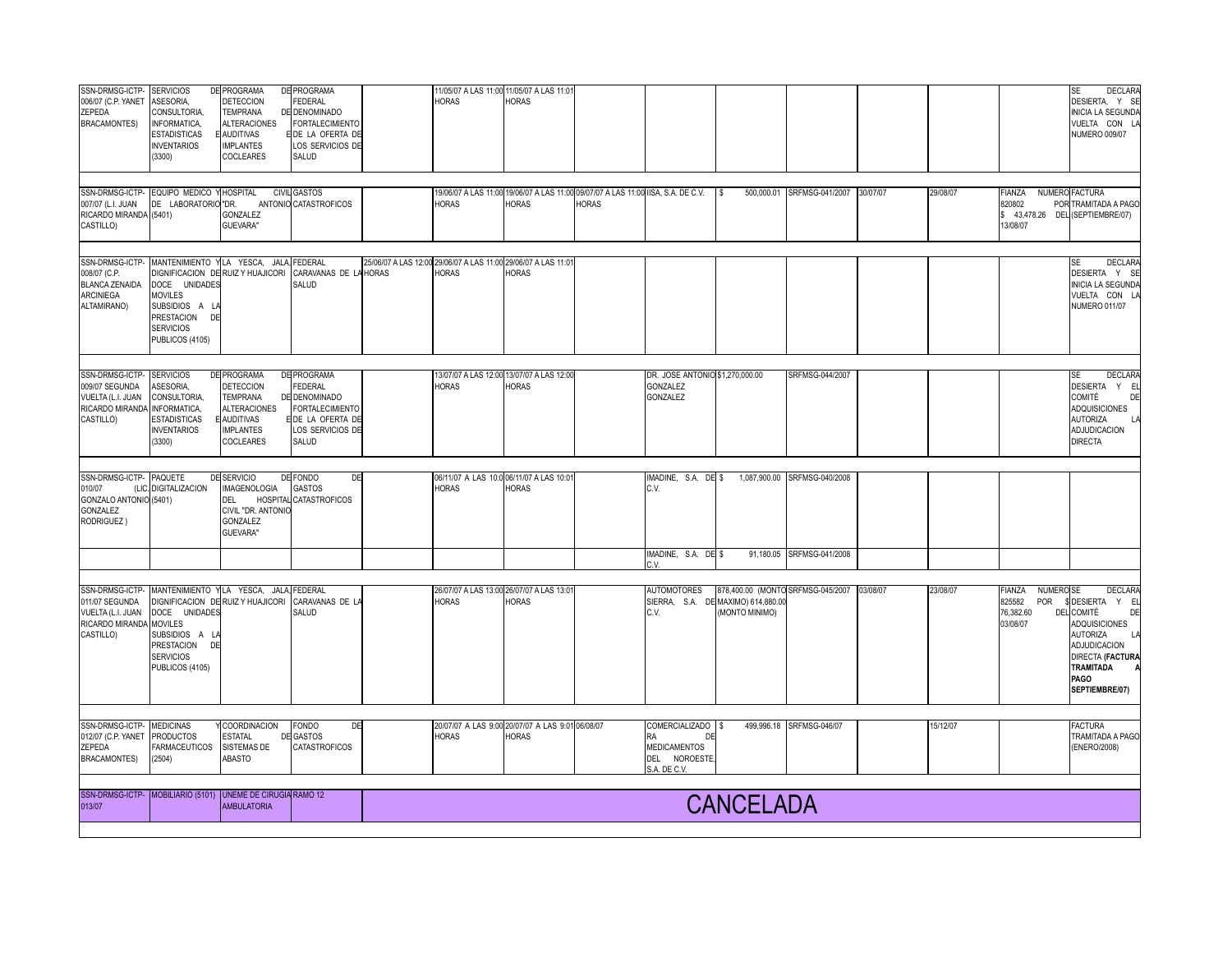| 014/07                                                                                                  | SSN-DRMSG-ICTP- MOBILIARIO (5101) UNEME DE CIRUGIA RAMO 12                                                                                                                                                                         | <b>AMBULATORIA</b>                                                                                                                                                                  |                                                                                                                             | <b>CANCELADA</b> |                  |                                                           |  |                                              |          |                                     |  |          |                                                                          |                                                                                                                                                       |  |
|---------------------------------------------------------------------------------------------------------|------------------------------------------------------------------------------------------------------------------------------------------------------------------------------------------------------------------------------------|-------------------------------------------------------------------------------------------------------------------------------------------------------------------------------------|-----------------------------------------------------------------------------------------------------------------------------|------------------|------------------|-----------------------------------------------------------|--|----------------------------------------------|----------|-------------------------------------|--|----------|--------------------------------------------------------------------------|-------------------------------------------------------------------------------------------------------------------------------------------------------|--|
| 015/07                                                                                                  | SSN-DRMSG-ICTP- MOBILIARIO (5101) UNEME DE CIRUGIA RAMO 12                                                                                                                                                                         | <b>AMBULATORIA</b>                                                                                                                                                                  |                                                                                                                             |                  | <b>CANCELADA</b> |                                                           |  |                                              |          |                                     |  |          |                                                                          |                                                                                                                                                       |  |
| 016/07 (LIC.<br>GONZALO ANTONIO (5401)<br>GONZALEZ<br>RODRIGUEZ)                                        | SSN-DRMSG-ICTP- EQUIPO MEDICO Y DESARROLLO DEL PROGRAMA<br>DE LABORATORIO PROGRAMA                                                                                                                                                 | <b>DENOMINADO</b><br>"VALORACION<br><b>COBERTURAS</b><br><b>POBLACIONALES</b><br>EN PROBLEMAS<br><b>HIPOACUSIA</b><br>INFANTIL,<br><b>IMPLANTES</b><br>COCLEARES<br>TAMIZ AUDITIVO" | DE<br><b>FORTALECIMIENTO</b><br>DE LA OFERTA DE<br>DE LOS SERVICIOS DE<br>SALUD (FOROS)                                     |                  | <b>HORAS</b>     | 14/09/07 A LAS 10:00 14/09/07 A LAS 10:01<br><b>HORAS</b> |  |                                              |          |                                     |  |          |                                                                          | <b>DECLARA</b><br>SE<br>DESIERTA Y SE<br><b>INICIA LA SEGUNDA</b><br>VUELTA CON LA<br>NUMERO 022                                                      |  |
| SSN-DRMSG-ICTP- VEHICULOS<br>017/07 (L.I. JUAN<br>CASTILLO)                                             | EQUIPO<br>RICARDO MIRANDA TERRESTRE (5303)                                                                                                                                                                                         | <b>YUNIDAD</b><br><b>TELEMEDICINA</b><br>MOVIL PARA<br>HOSPITAL<br><b>JESUS MARIA</b>                                                                                               | DE<br>DE FONDO<br><b>PREVISION</b><br>EL PRESUPUESTAL<br>DE (2%)<br><b>SEGUNDA</b><br>DEL<br><b>ETAPA</b><br>EJERCICIO 2006 |                  | <b>HORAS</b>     | 18/09/07 A LAS 13:00 18/09/07 A LAS 13:00<br><b>IORAS</b> |  |                                              |          |                                     |  |          |                                                                          | <b>SE</b><br><b>DECLARA</b><br>DESIERTA Y SE<br><b>INICIA LA SEGUNDA</b><br>VUELTA CON LA<br><b>NUMERO 020/07</b>                                     |  |
| SSN-DRMSG-ICTP- VEHICULOS<br>018/07 (L.I. JUAN<br><b>RICARDO MIRANDA</b><br><b>CASTILLO)</b>            | <b>EQUIPO</b><br><b>TERRESTRE,</b><br>AEREOS,<br><b>MARITIMOS,</b><br><b>LACUSTRES</b><br><b>FLUVIALES</b><br><b>DESTINADOS</b><br><b>SERVICIOS</b><br>PUBLICOS Y<br><b>OPERACIÓN</b><br>DE<br><b>PROGRAMAS</b><br>PUBLICOS (5303) |                                                                                                                                                                                     | Y SEGURO POPULAR SEGURO POPULAR                                                                                             |                  |                  |                                                           |  |                                              |          |                                     |  |          |                                                                          | PASA A SER UNA<br><b>INVITACION</b><br>CUANDO MENOS<br>TRES OFERENTES<br>NUMERO 009                                                                   |  |
| SSN-DRMSG-ICTP-<br>019/07                                                                               |                                                                                                                                                                                                                                    |                                                                                                                                                                                     |                                                                                                                             |                  |                  |                                                           |  |                                              |          |                                     |  |          |                                                                          |                                                                                                                                                       |  |
| SSN-DRMSG-ICTP- VEHICULOS<br>020/07 (SEGUNDA<br>VUELTA) (L.I. JUAN<br>RICARDO MIRANDA<br>CASTILLO)      | <b>EQUIPO</b><br>TERRESTRE,<br>AEREOS.<br>MARITIMOS,<br>LACUSTRES<br><b>FLUVIALES</b><br><b>DESTINADOS</b><br><b>SERVICIOS</b><br>PUBLICOS Y<br>OPERACIÓN<br>DE<br>PROGRAMAS<br>PUBLICOS (5303)                                    | <b>UNIDAD</b><br><b>TELEMEDICINA</b><br>MOVIL PARA<br><b>HOSPITAL</b><br><b>JESUS MARIA</b>                                                                                         | DE FONDO<br>DE<br><b>PREVISION</b><br>EL PRESUPUESTAL<br>DE (2%)<br><b>SEGUNDA</b><br>DEL<br><b>ETAPA</b><br>EJERCICIO 2006 |                  | <b>HORAS</b>     | 04/10/07 A LAS 13:00 04/10/07 A LAS 13:00<br><b>HORAS</b> |  | CONSORCIO<br>CARROCERO<br>EURO, S.A. DE C.V. | <b>S</b> | 782,575.00 SRFMSG-072/2007 13/11/07 |  | 22/12/07 | FIANZA<br>NUMERO <sub>SE</sub><br>960926<br>POR<br>68,050.00<br>12/11/07 | <b>DECLARA</b><br>\$DESIERTA Y EL<br>DEL COMITÉ AUTORIZA<br>LA ADJUDICACION<br><b>DIRECTA (FACTURA</b><br><b>TRAMITADA</b><br>PAGO<br>DICIEMBRE/2007) |  |
| SSN-DRMSG-ICTP- MATERIALES,<br>021/07 (L.C.<br><b>BLANCA ZENAIDA</b><br><b>ARCINIEGA</b><br>ALTAMIRANO) | <b>ACCESORIOS</b><br><b>SUMINISTROS</b><br>MEDICOS (2505)                                                                                                                                                                          | <b>UNIDAD</b><br>CANCEROLOGIA                                                                                                                                                       | DE FONDO<br>DE<br><b>GASTOS</b><br>CATASTROFICOS                                                                            |                  | <b>HORAS</b>     | 16/10/07 A LAS 12:00 16/10/07 A LAS 12:00<br><b>HORAS</b> |  |                                              |          |                                     |  |          |                                                                          | <b>SE</b><br>DECLARA<br>DESIERTA Y SE<br><b>INICIA LA SEGUNDA</b><br>VUELTA CON LA<br>NUMERO 023                                                      |  |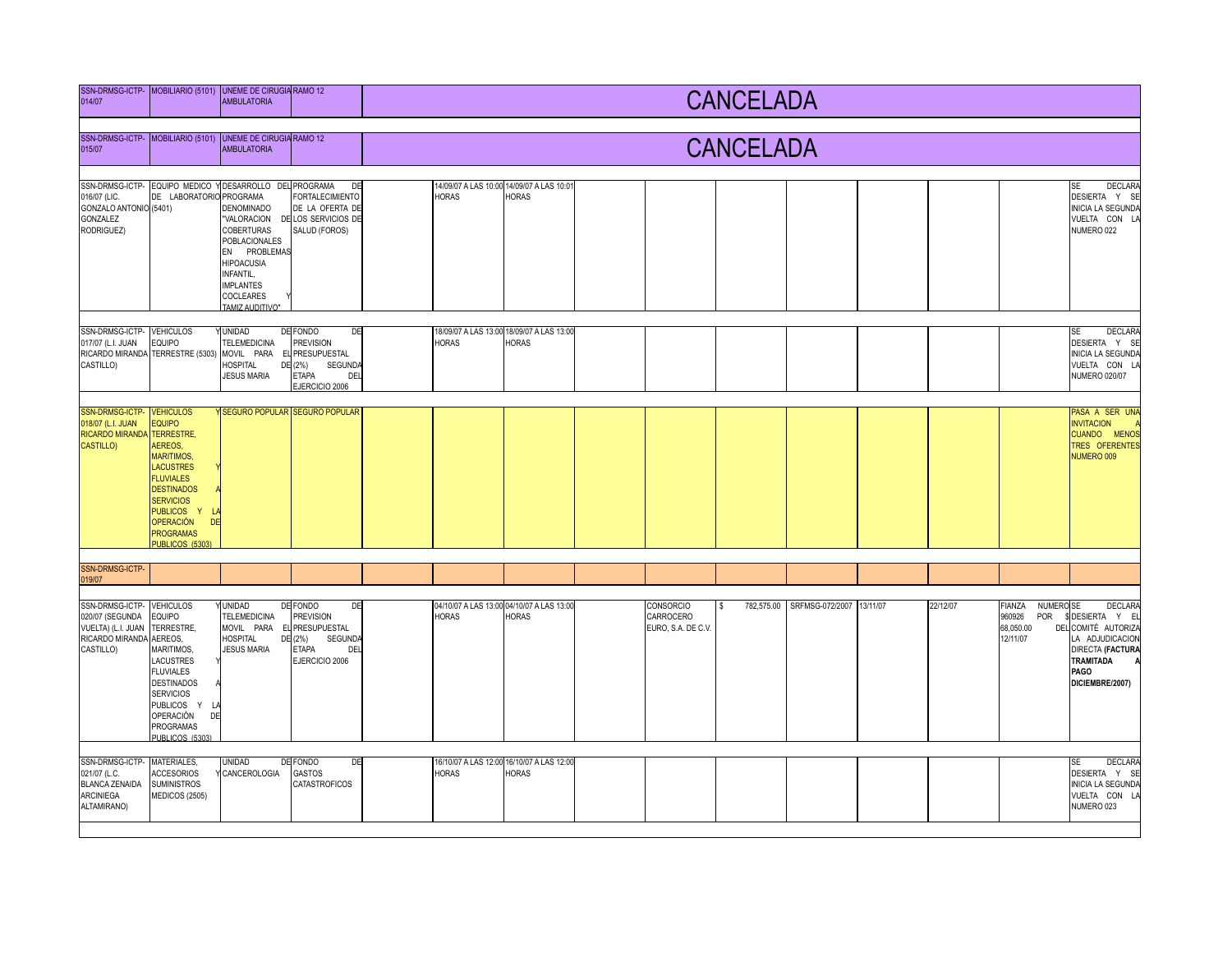| 022/07 SEGUNDA<br><b>VUELTA</b>                                                                               | DE LABORATORIO PROGRAMA<br>(5401)                                              | SSN-DRMSG-ICTP- EQUIPO MEDICO Y DESARROLLO DEL PROGRAMA<br><b>DENOMINADO</b><br><b>COBERTURAS</b><br><b>POBLACIONALES</b><br>EN PROBLEMAS<br><b>HIPOACUSIA</b><br>NFANTIL,<br><b>IMPLANTES</b><br><b>COCLEARES</b><br><b>TAMIZ AUDITIVO"</b> | DE<br><b>FORTALECIMIENTO</b><br>DE LA OFERTA DE<br>"VALORACION DE LOS SERVICIOS DE<br><b>SALUD (FOROS)</b> |              |                                                           |                                                                                                     |                                                          | <b>CANCELADA</b> |                            |          |          |                                                                                                                                            |                                                                                                                                     |
|---------------------------------------------------------------------------------------------------------------|--------------------------------------------------------------------------------|----------------------------------------------------------------------------------------------------------------------------------------------------------------------------------------------------------------------------------------------|------------------------------------------------------------------------------------------------------------|--------------|-----------------------------------------------------------|-----------------------------------------------------------------------------------------------------|----------------------------------------------------------|------------------|----------------------------|----------|----------|--------------------------------------------------------------------------------------------------------------------------------------------|-------------------------------------------------------------------------------------------------------------------------------------|
| SSN-DRMSG-ICTP-<br>023/07 SEGUNDA<br>VUELTA (L.C.<br><b>BLANCA ZENAIDA</b><br><b>ARCINIEGA</b><br>ALTAMIRANO) | <b>MATERIALES</b><br><b>ACCESORIOS</b><br><b>SUMINISTROS</b><br>MEDICOS (2505) | UNIDAD<br>Y CANCEROLOGIA                                                                                                                                                                                                                     | DE FONDO<br>DE<br>GASTOS<br>CATASTROFICOS                                                                  | <b>HORAS</b> | 30/10/07 A LAS 10:0 30/10/07 A LAS 10:0<br><b>HORAS</b>   |                                                                                                     | <b>SANABRIA</b><br>CORPORATIVO<br>MEDICO, S.A<br>DE C.V. | \$               | 311,714.84 SRFMSG-091/2007 | 28/11/07 | 12/12/07 | <b>FIANZA</b><br>0000 POR<br>27,105.64 DEL ADQUISICIONES<br>28/11/07<br><b>FACTURA</b><br><b>TRAMITADA</b><br>PAGO<br>(DICIEMBRE/200<br>7) | DECLARA<br><b>SE</b><br>NUMERO 72745- DESIERTA Y EL<br>\$ COMITÉ<br>DF<br><b>AUTORIZA</b><br>LA<br>ADJUDICACION<br><b>A DIRECTA</b> |
| SSN-DRMSG-ICTP-<br>024/07 (L.C.<br><b>BLANCA ZENAIDA</b><br><b>ARCINIEGA</b><br>ALTAMIRANO)                   | <b>MEDICINAS</b><br><b>PRODUCTOS</b><br><b>FARMACEUTICOS</b><br>(2504)         | <b>Y CENTRO</b><br><b>ESTATAL</b><br>DE<br>CANCEROLOGIA                                                                                                                                                                                      | GASTOS<br>CATASTROFICOS                                                                                    | <b>HORAS</b> | 13/11/07 A LAS 09:00 13/11/07 A LAS 09:01<br><b>HORAS</b> |                                                                                                     |                                                          |                  |                            |          |          |                                                                                                                                            | <b>SE</b><br>DECLARA<br>DESIERTA Y SE<br><b>INICIA LA SEGUNDA</b><br>VUELTA CON LA<br>NUMERO 027                                    |
| SSN-DRMSG-ICTP-<br>025/07 (LIC.<br>GONZALO ANTONIO (5401)<br><b>GONZALEZ</b><br>RODRIGUEZ)                    | EQUIPO MEDICO Y HOSPITAL<br>DE LABORATORIO GENERAL                             | SANTIAGO<br><b>IXCUINTLA</b><br>EDIFICIO ANEXO                                                                                                                                                                                               | PROGRAMA<br>DE<br>DE FORTALECIMIENTO<br>DE LA OFERTA DE<br>LOS SERVICIOS DE<br>SALUD (FOROS)               | <b>HORAS</b> | 21/11/07 A LAS 10:00 21/11/07 A LAS 10:01<br><b>HORAS</b> |                                                                                                     |                                                          |                  |                            |          |          |                                                                                                                                            | DECLARA<br><b>SE</b><br>DESIERTA Y SE<br><b>INICIA LA SEGUNDA</b><br>VUELTA CON LA<br>NUMERO 028                                    |
| SSN-DRMSG-ICTP-<br>026/07 (L.I. JUAN<br>RICARDO MIRANDA<br>CASTILLO)                                          |                                                                                |                                                                                                                                                                                                                                              |                                                                                                            |              |                                                           |                                                                                                     |                                                          |                  |                            |          |          |                                                                                                                                            |                                                                                                                                     |
| SSN-DRMSG-ICTP-<br>027/07 SEGUNDA<br>VUELTA (L.C.<br><b>BLANCA ZENAIDA</b><br><b>ARCINIEGA</b><br>ALTAMIRANO) | <b>MEDICINAS</b><br><b>PRODUCTOS</b><br><b>FARMACEUTICOS</b><br>(2504)         | CENTRO ESTATAL GASTOS<br>DE<br>CANCEROLOGIA                                                                                                                                                                                                  | CATASTROFICOS                                                                                              | <b>HORAS</b> | <b>HORAS</b>                                              | 20/11/07 A LAS 11:00 20/11/07 A LAS 11:01 19/12/07 A LAS 14:00 MEDICURI, S.A. DE \$<br><b>HORAS</b> | C.V.                                                     |                  | 98,688.50 SRFMSG-096/2007  | 28/12/07 | 07/01/08 |                                                                                                                                            |                                                                                                                                     |
|                                                                                                               |                                                                                |                                                                                                                                                                                                                                              |                                                                                                            |              |                                                           |                                                                                                     | MARTHA<br>GARCIA \$<br>CHAVEZ                            |                  | 276,036.00 SRFMSG-098/2007 | 28/12/07 | 07/01/08 |                                                                                                                                            |                                                                                                                                     |
|                                                                                                               |                                                                                |                                                                                                                                                                                                                                              |                                                                                                            |              |                                                           |                                                                                                     | DISEXPRESS, S.A. \$<br>DE C.V.                           |                  | 198,034.00 SRFMSG-099/2007 | 28/12/07 | 07/01/08 |                                                                                                                                            |                                                                                                                                     |
| 028/07 SEGUNDA<br>VUELTA (LIC.<br><b>GONZALO ANTONIO</b><br>GONZALEZ<br>RODRIGUEZ)                            | SSN-DRMSG-ICTP- EQUIPO MEDICO Y HOSPITAL<br>DE LABORATORIO GENERAL<br>(5401)   | SANTIAGO<br><b>IXCUINTLA</b><br>EDIFICIO ANEXO                                                                                                                                                                                               | <b>PROGRAMA</b><br>DE<br>DE FORTALECIMIENTO<br>DE LA OFERTA DE<br>LOS SERVICIOS DE<br>SALUD (FOROS)        | <b>HORAS</b> | <b>HORAS</b>                                              | 27/11/07 A LAS 12:00 27/11/07 A LAS 12:01 29/11/07 A LAS 12:00 INGENIERIA<br><b>HORAS</b>           | <b>SERVICIOS</b><br>ELECTROMEDICOS,<br>S.A. DE C.V.      | Y \$             | 186,300.00 SRFMSG-101/2007 | 10/12/07 | 02/01/08 | CHEQUE CRUZADO FACTURA<br>16,200.00<br>13/12/07                                                                                            | NUMERO 777 POR \$TRAMITADA A PAGO<br>DEL (DICIEMBRE/2007)                                                                           |
|                                                                                                               |                                                                                |                                                                                                                                                                                                                                              |                                                                                                            |              |                                                           |                                                                                                     |                                                          |                  |                            |          |          |                                                                                                                                            |                                                                                                                                     |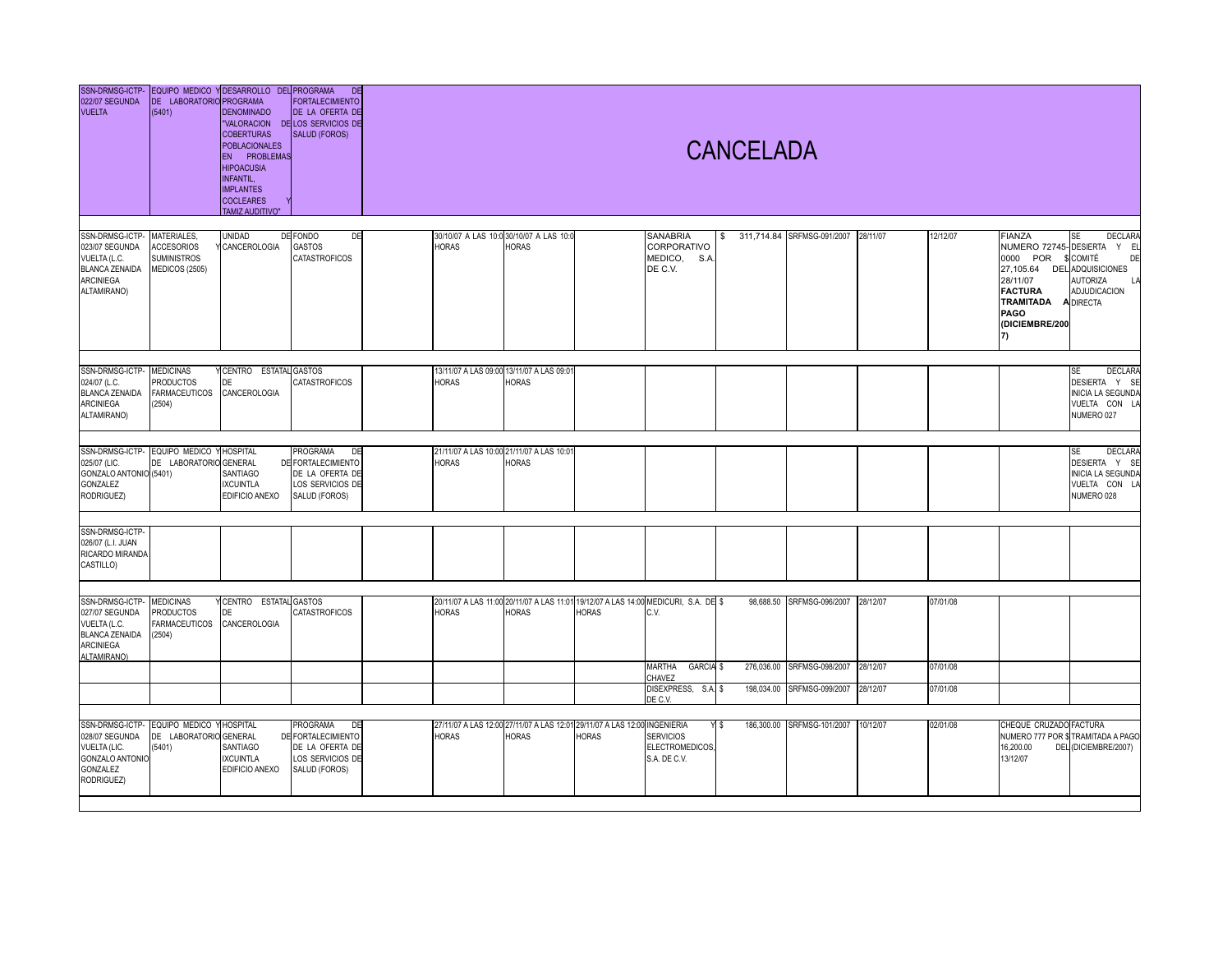| SSN-DRMSG-ICTP-MATERIALES<br>029/07 SEGUNDA<br>VUELTA (L.I. JUAN<br>RICARDO MIRANDA MEDICOS (2505)<br>CASTILLO) | <b>ACCESORIOS</b><br><b>SUMINISTROS</b>                                         | PROGRAMA<br><b>DESARROLLO</b><br>HUMANO<br><b>OPORTUNIDADES</b>                                      | DE PROGRAMA<br>DE<br><b>DESARROLLO</b><br>HUMANO<br><b>OPORTUNIDADES</b>                                                            |  | <b>HORAS</b>                         | 28/11/07 A LAS 13:00 28/11/07 A LAS 13:00 20/12/07 A LAS 10:00 SANABRIA<br><b>HORAS</b> | <b>HORAS</b> | CORPORATIVO<br>MEDICO, S.A. DE<br>C.V.                                     | IS. | 455,591.48 SRFMSG-115/2007 | 03/01/08 | 21/01/08 | <b>FIANZA</b><br>881345<br>POR<br>39,61665<br>04/01/08 | NUMERO FACTURAS<br>\$TRAMITADAS<br>DEL PAGO<br>(FEBRERO/08)                                             |
|-----------------------------------------------------------------------------------------------------------------|---------------------------------------------------------------------------------|------------------------------------------------------------------------------------------------------|-------------------------------------------------------------------------------------------------------------------------------------|--|--------------------------------------|-----------------------------------------------------------------------------------------|--------------|----------------------------------------------------------------------------|-----|----------------------------|----------|----------|--------------------------------------------------------|---------------------------------------------------------------------------------------------------------|
| SSN-DRMSG-ICTP-<br>030/07 (C.P. YANET<br>ZEPEDA<br><b>BRACAMONTES)</b>                                          | MAQUINARIA<br><b>EQUIPO</b><br><b>ELECTRICO</b><br><b>ELECTRONICO</b><br>(5205) | CENTRO DE SALUD FONDO<br>DE SANTA TERESA                                                             | DE<br><b>PREVISION</b><br><b>PRESUPUESTAL</b><br>2006                                                                               |  |                                      |                                                                                         |              | VICTOR MANUEL \$<br>LOPEZ NUÑEZ                                            |     | 283,705.00 SRFMSG-100/2007 | 10/12/07 | 28/12/07 |                                                        | <b>FACTURAS</b><br><b>TRAMITADAS</b><br>PAGO<br>(DICIEMBRE/07)                                          |
| SSN-DRMSG-ICTP- MATERIALES,<br>031/07 (C.P. YANET<br>ZEPEDA<br><b>BRACAMONTES)</b>                              | <b>ACCESORIOS</b><br><b>SUMINISTROS</b><br>MEDICOS (2505)                       | <b>SANTIAGO</b><br><b>IXCUINTLA,</b><br>TECUALA,<br><b>HUAJICORI,</b><br>TUXPAN,<br><b>ACAPONETA</b> | RAMO <sub>33</sub>                                                                                                                  |  | <b>HORAS</b>                         | 07/01/08 A LAS 11:00 07/01/08 A LAS 11:00<br>HORAS                                      |              |                                                                            |     |                            |          |          |                                                        |                                                                                                         |
| ZEPEDA<br><b>BRACAMONTES)</b>                                                                                   | SSN-DRMSG-ICTP- EQUIPO MEDICO Y<br>032/07 (C.P. YANET DE LABORATORIO<br>(5401)  | <b>TECUALA</b>                                                                                       | <b>FISE</b>                                                                                                                         |  | <b>HORAS</b>                         | 21/12/07 A LAS 10:00 21/12/07 A LAS 10:0<br><b>IORAS</b>                                |              | <b>EQUIPOS</b><br><b>PROFESIONALES</b><br>PARA HOSPITALES.<br>S.A. DE C.V. |     | SRFMSG-016/2008            |          |          |                                                        |                                                                                                         |
| SSN-DRMSG-ICTP-<br><b>CANCELADA</b><br>033/07                                                                   |                                                                                 |                                                                                                      |                                                                                                                                     |  |                                      |                                                                                         |              |                                                                            |     |                            |          |          |                                                        |                                                                                                         |
| SSN-DRMSG-ICTP- MATERIALES<br>034/07 (L.C.<br><b>BLANCA ZENAIDA</b><br><b>ARCINIEGA</b><br>ALTAMIRANO)          | <b>ACCESORIOS</b><br><b>SUMINISTROS</b><br>MEDICOS (2505)                       | CARAVANAS DE LACONVENIO<br><b>SALUD</b>                                                              | DE<br><b>COORDINACION EN</b><br><b>MATERIA</b><br>DE<br><b>TRANSFERENCIA</b><br>DE RECURSOS<br>(CARAVANAS DE LA<br>SALUD)           |  | <b>HORAS</b>                         | 10/01/08 A LAS 9:00 10/01/08 A LAS 9:01<br><b>HORAS</b>                                 |              |                                                                            |     |                            |          |          |                                                        | <b>DECLARA</b><br><b>SE</b><br>DESIERTA Y SE<br><b>INICIA LA SEGUNDA</b><br>VUELTA CON L<br>NUMERO 045  |
| SSN-DRMSG-ICTP- MATERIALES<br>035/07 (L.C.<br><b>BLANCA ZENAIDA</b><br><b>ARCINIEGA</b><br>ALTAMIRANO)          | <b>ACCESORIOS</b><br><b>SUMINISTROS</b><br>MEDICOS (2505)                       | CARAVANAS DE LA CONVENIO<br><b>SALUD</b>                                                             | DE<br><b>COORDINACION EN</b><br><b>MATERIA</b><br>DE<br>TRANSFERENCIA<br><b>DE</b><br><b>RECURSOS</b><br>(CARAVANAS DE LA<br>SALUD) |  | <b>HORAS</b>                         | 10/01/08 A LAS 11:00 10/01/08 A LAS 11:01<br><b>IORAS</b>                               |              |                                                                            |     |                            |          |          |                                                        | <b>SE</b><br><b>DECLARA</b><br>DESIERTA Y SI<br><b>INICIA LA SEGUNDA</b><br>VUELTA CON LA<br>NUMERO 046 |
| SSN-DRMSG-ICTP-<br>036/07 (L.I. JUAN<br>RICARDO MIRANDA<br>CASTILLO)                                            | REFACCIONES,<br><b>ACCESORIOS</b><br><b>HERRAMIENTAS</b><br>(2301)              | CARAVANAS DE LA CONVENIO<br>SALUD                                                                    | DE<br>COORDINACION EN<br><b>MATERIA</b><br>DE<br><b>TRANSFERENCIA</b><br>DE RECURSOS<br>(CARAVANAS DE LA<br>SALUD)                  |  | 15/01/08 A LAS 12:00<br><b>HORAS</b> | 15/01/08 A LAS 12:00<br><b>IORAS</b>                                                    |              |                                                                            |     |                            |          |          |                                                        | <b>DECLARA</b><br>SE<br><b>DESIERTA</b>                                                                 |
| SSN-DRMSG-ICTP-<br>037/07 (L.I. JUAN<br>RICARDO MIRANDA HERRAMIENTAS<br>CASTILLO)                               | REFACCIONES.<br><b>ACCESORIOS</b><br>(2301)                                     | CARAVANAS DE LA CONVENIO<br><b>SALUD</b>                                                             | DE<br><b>COORDINACION EN</b><br><b>MATERIA</b><br>DE<br><b>TRANSFERENCIA</b><br>DE<br><b>RECURSOS</b><br>(CARAVANAS DE LA<br>SALUD) |  | <b>HORAS</b>                         | 15/01/08 A LAS 13:00 15/01/08 A LAS 13:00<br><b>HORAS</b>                               |              |                                                                            |     |                            |          |          |                                                        | <b>DECLARA</b><br><b>SE</b><br><b>DESIERTA</b>                                                          |